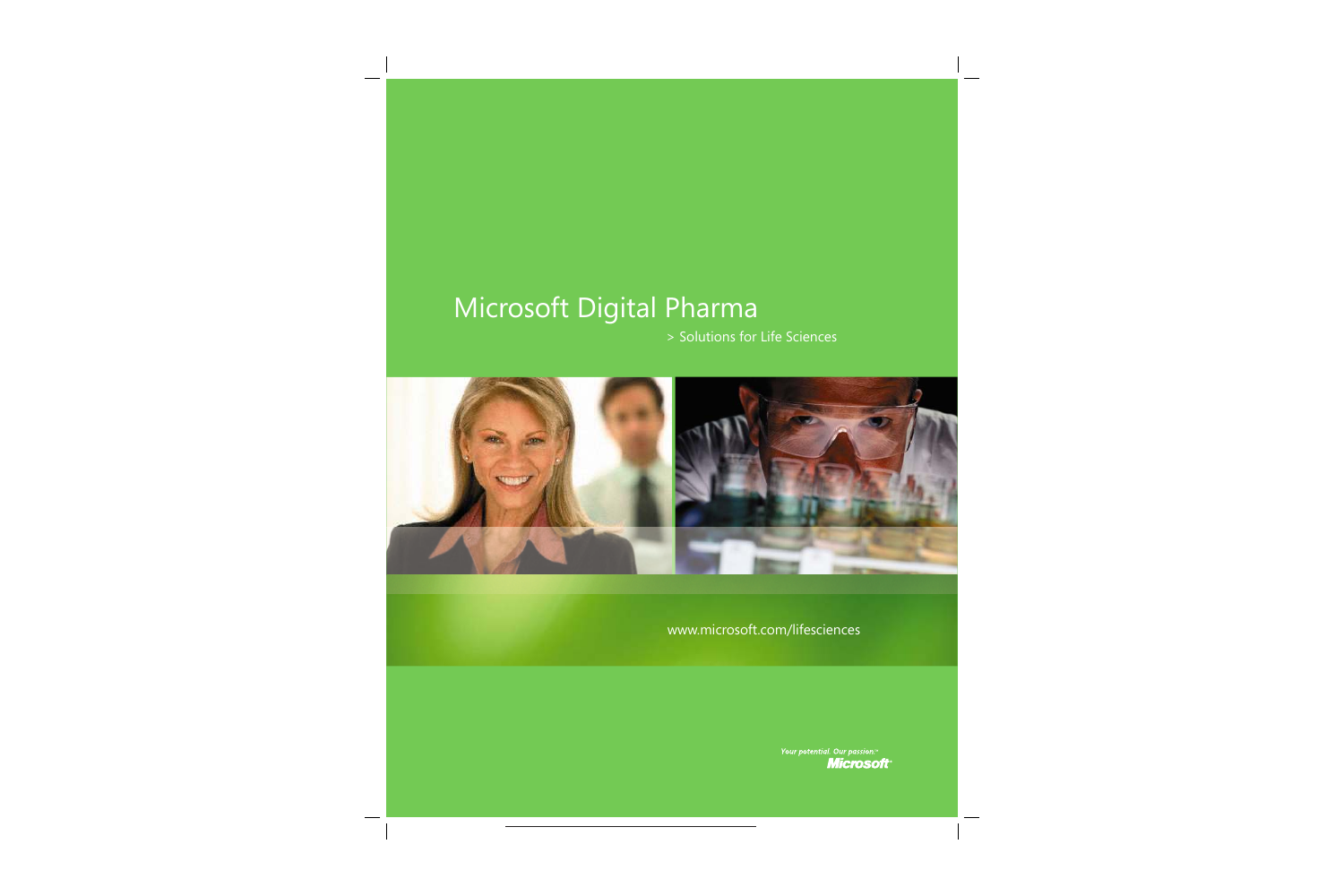# **Introduction: Facing the Digitally Enabled Future**

Drug pipeline problems. Pricing pressure. Tightening government regulations. Today, the external stresses converging on a typical pharmaceutical company are rapidly building toward what's been called the "perfect storm." Leaders in the life sciences industry need new ways to navigate the unpredictable waters ahead.

# **Table of Contents**

# **Microsoft Digital Pharma** > Solutions for Lifesciences

#### Introduction: Page 3 **Facing the Digitally Enabled Future**

Thriving in today's competitive pharmaceutical marketplace requires a clear vision and innovative tools. Find out how Digital Pharma can navigate your enterprise toward success.

#### **Overview of Digital Pharma** Page 4

"Speed to Insight." "Value for Cost." Learn how Digital Pharma can drive innovation, increase collaboration, and reduce complexity across the value chain.

#### **Enabling Solutions** Pages 6-10 on the Microsoft Platform

Streamline your research and development, improve your sales and marketing, and maximize connectivity. Your Microsoft modular platform can improve cross-enterprise capabilities.

#### **Partner Ecosystem** Page 13

Microsoft products and technologies plus partner expertise equals pharmaceutical innovation.

#### **Getting to Digital Pharma:** Page 14 An Incremental Approach

Allocate resources wisely with our step-by-step approach.

#### Conclusion Page 15

Digital Pharma combines vision with technology and helps pharmaceutical companies thrive in today's changing market.

> Digital Pharma can improve your speed to market and maximize your return on your R&D investment in key areas like drua development, data collection and management, portals and business intelligence, and sales and marketing.

Within an enterprise there are even more challenges. Companies need to learn and implement better, integrated ways to make crucial, costly decisions, taking into consideration the views of knowledge workers who are geographically dispersed, as well as information from data sources which are disconnected or paper-based.

Microsoft Digital Pharma for Life Sciences represents our vision and plan for enabling pharmaceutical companies to combat these internal and external challenges. We believe that your future success will come from embracing a different framework, one that can at once drive two industry imperatives:

- Speed to Insight Connecting disparate resources and data more effectively to enable quicker, novel insights that in turn speed critical decision-making.
- Value for Cost Implementing changes toward a more digitally enabled future, to realize a greater return on existing and new technology investments.

Effectively addressing these imperatives will ultimately require more digitally enabled operations. That's where Microsoft Digital Pharma Solutions for Life Sciences can help. Using the Microsoft platform, the typical pharmaceutical company can improve its operations and help enable point-solutions to meet specific value-chain capability enhancement requirements.

Learn more about how the Microsoft digital framework for connected systems can help your organization achieve better integration, cost savings, and efficiency in key areas like drug development, data collection and management, portals and business intelligence, and sales and marketing.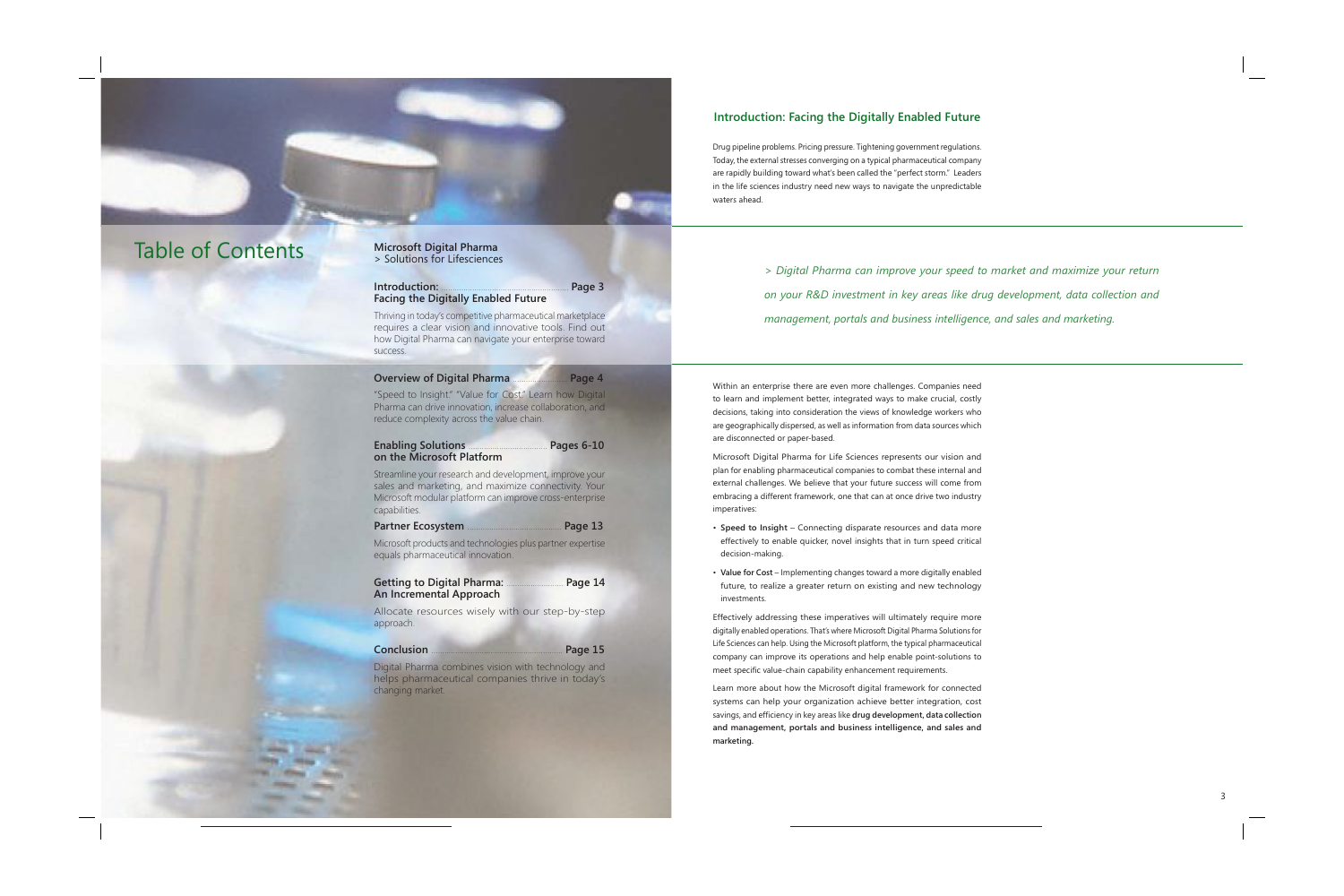# **Overview of Digital Pharma**

Traditionally, pharmaceutical and biotech companies have been built on a complex mix of proprietary programs and systems assembled application-by-application over the course of many time. Although these infrastructures have for some remarkable innovation, the current market demands that information flow from person to person and from organization to organization with greater speed, accuracy, and ease.

The Microsoft Digital Pharma visions allows organizations like yours to leverage existing investments in technology for improved drug development, data collection and management, portals and business intelligence, sales and marketing, and overall integration.

### **Building a Solid Foundation**

A strong technological and ideological framework lets your pharmaceutical company develop "Speed to Insight" and "Value for Cost." Once you have established where you stand on four key areas, you can begin to develop your Digital Pharma solution.

- Vision: What is your point of view on the future of the pharmaceutical operating environment?
- Industry Imperatives: What needs will drive the development of your operating environment?
- Value Chain: What capability enhancements do you need to realize these imperatives across your value chain?
- Technology Infrastructure: How strong is your underlying technology architecture? Can it support your proposed capability enhancements?

### The Digital Pharma Advantage

In developing Digital Pharma for Life Sciences, Microsoft and its partners have focused on providing organizations like yours these important benefits:

- Reduced Complexity: Expect solutions that are easy to learn, easy to integrate, and simple to deploy and manage.
- Improved Productivity: Look forward to knowledge workers who can more easily communicate and collaborate, not to mention make decisions more rapidly.
- Integrated Innovation: Provide a robust platform for future innovation, with products that connect people and systems based on Microsoft standards.
- Value: A better bottom line. Enabled solutions provide value through a combination of the price advantages of the Microsoft® Windows® platform, the ability to use commodity hardware, and a comprehensive set of rapid application development tools, which help ensure a higher return on your technology investments.



Vision - The indudustry vision depends on innovating e-operations.

I Industry Imperatives - "Speed to Insight" and "Value for Cost" will play key roles in signifcant top-line growth.

Value Chain - Integration delivers on industry imperative in all enterprise divisions.

**Technology Architecture** – The Microsoft platform in combination with a strong partner ecosystm supports you Digital Pharma vision.

> A strong technological and ideological framework lets your pharmaceutical company develop "Speed to Insight" and "Value for Cost."



# **Microsoft Digital Pharma Streamlines Your Operations for:**

>More Rapid Drug Development >More Comprehensive Data Collection and Management >More Resourceful Portals and Business Intelligence >More Effective Sales and Marketing

Figure 1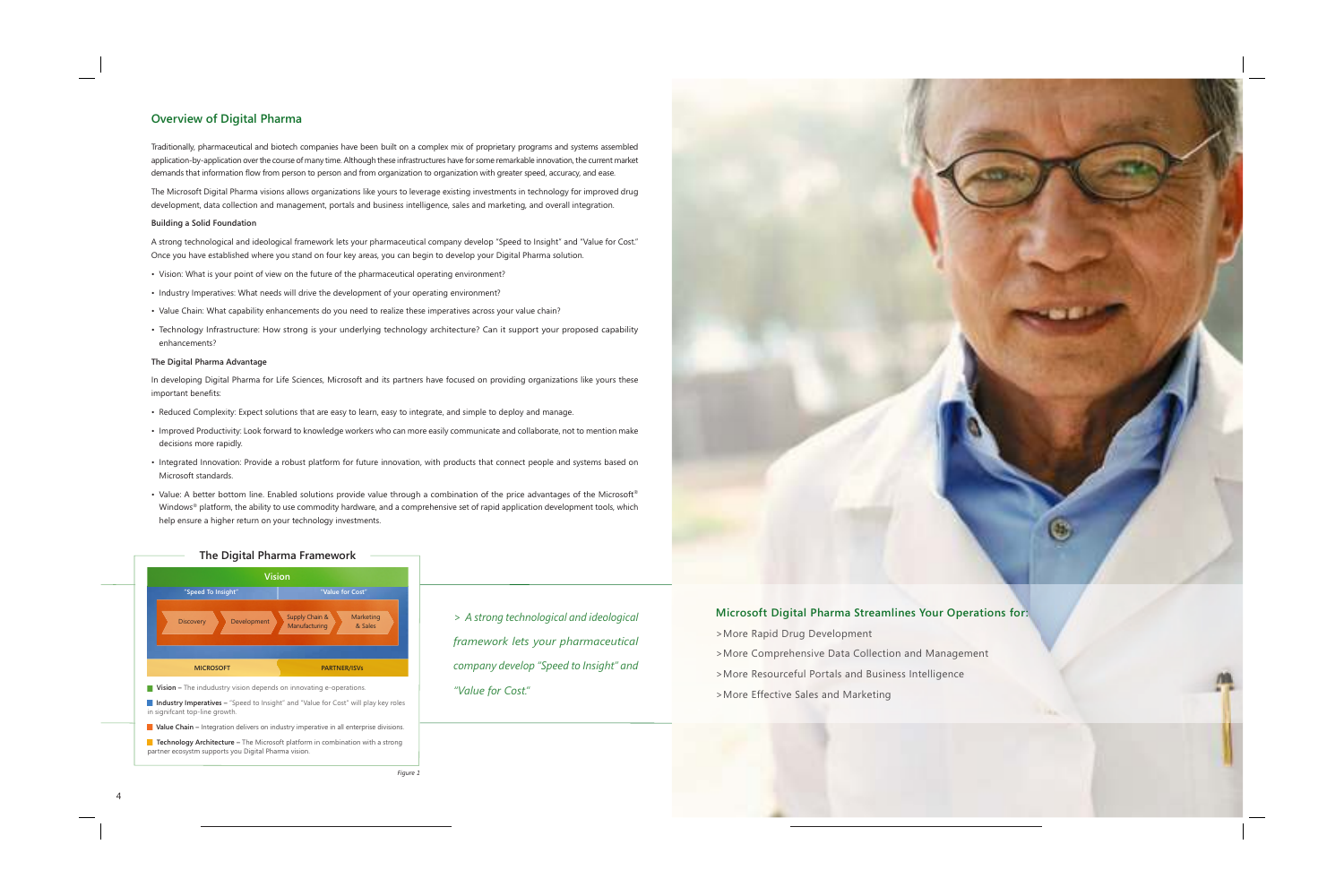|                   | Solutions &<br>Proof Points*                                     | Contributing<br>Technologies<br>& Clients       |                                      | <b>Featured Microsoft</b><br>Technology (Product) |  |  |  |           |  |           |  |  |
|-------------------|------------------------------------------------------------------|-------------------------------------------------|--------------------------------------|---------------------------------------------------|--|--|--|-----------|--|-----------|--|--|
| SALES & MARKETING | Forecaster                                                       | Thorogood (AZ)                                  |                                      |                                                   |  |  |  |           |  |           |  |  |
|                   | Analysis Platform*                                               | (MS Health)*                                    | О                                    |                                                   |  |  |  |           |  |           |  |  |
|                   | <b>WebForceT Suite</b>                                           | Dendrite                                        | New Partnership                      |                                                   |  |  |  |           |  |           |  |  |
|                   | Sales and Marketing<br>Effectiveness                             | Proscape (Wallace)                              |                                      |                                                   |  |  |  |           |  |           |  |  |
|                   | <b>Key Opinion Leader</b><br>Relationship Management             | (Top 20 Pharma)                                 |                                      |                                                   |  |  |  | 0         |  |           |  |  |
|                   | <b>Closed Loop Promotions</b>                                    | Proscape/Accenture<br>(Top 10 Pharma)           |                                      |                                                   |  |  |  | Ο         |  |           |  |  |
| g                 | Axapta                                                           | Aston/Intel<br>(Boehringer)                     | O                                    |                                                   |  |  |  |           |  |           |  |  |
|                   | Catalyst*                                                        | (Top 10 Pharma)*                                |                                      |                                                   |  |  |  |           |  |           |  |  |
| DEVELOPMENT       | Meridio 4                                                        | Meridio Limited                                 |                                      |                                                   |  |  |  | $\bullet$ |  |           |  |  |
|                   | PharmaReady                                                      | Onshpere (INC)                                  | o                                    |                                                   |  |  |  | O         |  |           |  |  |
|                   | Corporate<br>Compliance Suite                                    | Qumas (Purdue)                                  | O                                    |                                                   |  |  |  | $\bullet$ |  |           |  |  |
|                   | <b>Clinical Trials Initiation</b>                                | Immediant<br>(Top 10 Pharma)                    |                                      | n                                                 |  |  |  | Ο         |  |           |  |  |
|                   | Client Management*                                               | Internal Computer<br>Services*                  | ۰                                    |                                                   |  |  |  |           |  | $\bullet$ |  |  |
|                   | <b>Enterprise Project</b><br>Management                          | <b>Project Assistants</b><br>(Top 10 Pharma)    |                                      |                                                   |  |  |  | $\bullet$ |  |           |  |  |
|                   | <b>Thorogood Associates BI</b>                                   | <b>Thorogood Associates</b>                     | Ó                                    |                                                   |  |  |  | $\bullet$ |  |           |  |  |
|                   | Advantrial                                                       | Covansys (Indian<br>Counsel on Med Res)         |                                      |                                                   |  |  |  |           |  | Ο         |  |  |
|                   | DataLabsXC                                                       | DataLabs (Merck)                                | 0                                    |                                                   |  |  |  |           |  |           |  |  |
|                   | TrialMaster*                                                     | OmniComm <sup>*</sup>                           | <b>New Partnership</b>               |                                                   |  |  |  |           |  |           |  |  |
|                   | LifeTree ICTM                                                    | Life Tree (Walter Reed)<br>Army Medical Center) |                                      |                                                   |  |  |  |           |  |           |  |  |
|                   | Life Sciences Suite                                              | Merit (Mankind)                                 | ۰                                    |                                                   |  |  |  | Ο         |  |           |  |  |
| <b>DISCOVERY</b>  | Clustering Services*                                             | (Perlegen)*                                     |                                      |                                                   |  |  |  |           |  |           |  |  |
|                   | DNA Chip III*                                                    | (Top 10 Pharma)*                                | O                                    |                                                   |  |  |  |           |  |           |  |  |
|                   |                                                                  | Accenture                                       |                                      |                                                   |  |  |  |           |  |           |  |  |
|                   | Featured Microsoft Technology (Product)                          |                                                 |                                      |                                                   |  |  |  |           |  |           |  |  |
|                   | Database/BI Engine<br>(SQL Server)                               | <b>C</b> Enterprise Integration<br>(BizTalk)    | ● .NET Framework                     |                                                   |  |  |  |           |  |           |  |  |
|                   | Server Platform<br>(Windows Server)                              | Productivity Suite<br>(Office System)           | Portals (SharePoint)                 |                                                   |  |  |  |           |  |           |  |  |
|                   | <b>C</b> Ent. Project Mgmt.<br>(Project Server)                  | ● Forms Management<br>(InfoPath)                | <b>Mobile Devices</b><br>(Tablet PC) |                                                   |  |  |  |           |  |           |  |  |
|                   | *Proof Points are solution enabled but not "owned" by Microsoft. |                                                 |                                      |                                                   |  |  |  |           |  |           |  |  |

*> Microsoft partners and internal customerdevelopment teams can implement avariety of powerful solutions designedspecifi cally for your industry.*

*Figure 2*

# **Enabling Solutions on the Microsoft Platform**

# Microsoft Platform and Pharmaceuticals: The Big Picture

Microsoft Digital Pharma for Life Sciences helps people at pharmaceutical companies work together more effectively, respond more quickly, and <sup>d</sup>eliver high-quality information and services at a lower cost.

# Modular Platform Equals Flexibility and Growth

The Microsoft platform supports a range of cross-enterprise capabilities, from basic e-mail (Microsoft Outlook and <sup>E</sup>xchange) an<sup>d</sup> Web <sup>b</sup>rowsing (Microsoft Internet Explorer) to advanced identit<sup>y</sup> management (Microsoft Active Directory) and <sup>b</sup>usiness intelligence (Microsoft SQL Server).

With this modular architecture, you can easily add on or integrate new capabilities as your enterprise continues to grow and <sup>d</sup><sup>e</sup>velop.

# **Are You <sup>R</sup>eady <sup>f</sup><sup>o</sup>r the "<sup>P</sup>erfect Storm"?Life Science Industry <sup>F</sup>acts and Figures**

Microsoft Digital Pharma can help <sup>y</sup>our organization face the enormous strategic and tactical barriers to continued success in the pharmaceutical industry, including:

- Pipeline Pressure: <sup>T</sup>he average number of new compounds in the pipeline of the top 10 pharmaceutical companies has remained static since 1998<sup>1</sup>. By 2008, it is estimated that the top 12 ethical portfolios will be at greater than 40% generic risk<sup>2</sup>. How are you planning to offset pending revenue and profit loss from patent expirations?
- Pricing Pressure: <sup>G</sup>overnments, <sup>p</sup>ayors, employers, and consumers will continue to pressure the industry to reduce prices.
- Industry Restructuring: Significant merger and acquisition activity will persist. New partnerships will continue to form to access new technologiesand share investment costs and risks.
- <sup>G</sup>overnment Regulations: <sup>T</sup>he future will likely hold more stringent government regulations, tighter compliance monitoring, and harsher penalties for non-compliance.
- Consumer Influence: With the Internet and subsequent consumer access to information, consumers and consumer groups are becoming muchmore vocal and influential, forcing pharmaceutical companies to become more patient-centric.
- Saturated Promotional Spend: U.S. pharmaceutical companies face significant issues gaining access to doctors. In the last eight years, the number of sales representatives (93,000) has doubled while the number of physicians has increased by only  $15\%$ <sup>3</sup>.

1 Tufts University <sup>C</sup>SDD 2 Datamonitor Generics Report (2003)3 <sup>V</sup>erispan

# **Drug Development Solutions**

With the cost of developing new drugs spiraling almost out of control, the length of time required to take a new product through d<sup>e</sup>velopment, and federal approval continuing to increase, life sciences companies face severe pressure to streamline procedures andreduce costs.

Studies have shown that it takes an average of 10 – 1<sup>5</sup> <sup>y</sup>ears to go from preclinical development to marketing approval. The average cost for this process is \$900 million. Of course, for every <sup>5</sup>,000 compounds discovered onlyone ever reaches the pharmacist's shelf, (SOURCES FOR <sup>T</sup>HESE STATS?)

Microsoft Windows Server System™ <sup>p</sup>rovides the foundation for a new generation of solutions. Clinical trials can be conducted more efficiently at lower costs, and with fewer resources. Built to integrate tightly with each other and with the systems companies already have in place, Windows Server System is easy to use and <sup>p</sup>rovides the high levels of reliability, scalability, and extensibility that today's pharmaceutical enterprises require.

### **A Digital Pharma Solution for Merck & Co.**

**>**

**ZLNDA CASE STUDY***Utilitizing InfoPath 2003, Merck can optimize the creation, transmission, and collection of information for late stage* CASE *clinical trials.* 

By building a pilot application using InfoPath™ an<mark>c</mark> Microsoft Windows Server™ <sup>2</sup>003, Merck found a solution for replacing their paper-based system for reporting on patients participating in clinical trials. This solution shortens the time required to co<sup>m</sup>plete forms, reduces errors, and improves the <sup>q</sup>uality of information. Plus, by using XML to capture and transmit report data, information couldflow between systems easier. As a result, reports are being completed faster and the quality of study <sup>d</sup>ata capture<sup>d</sup>in critical databases has dramatically improv<sup>e</sup>d.

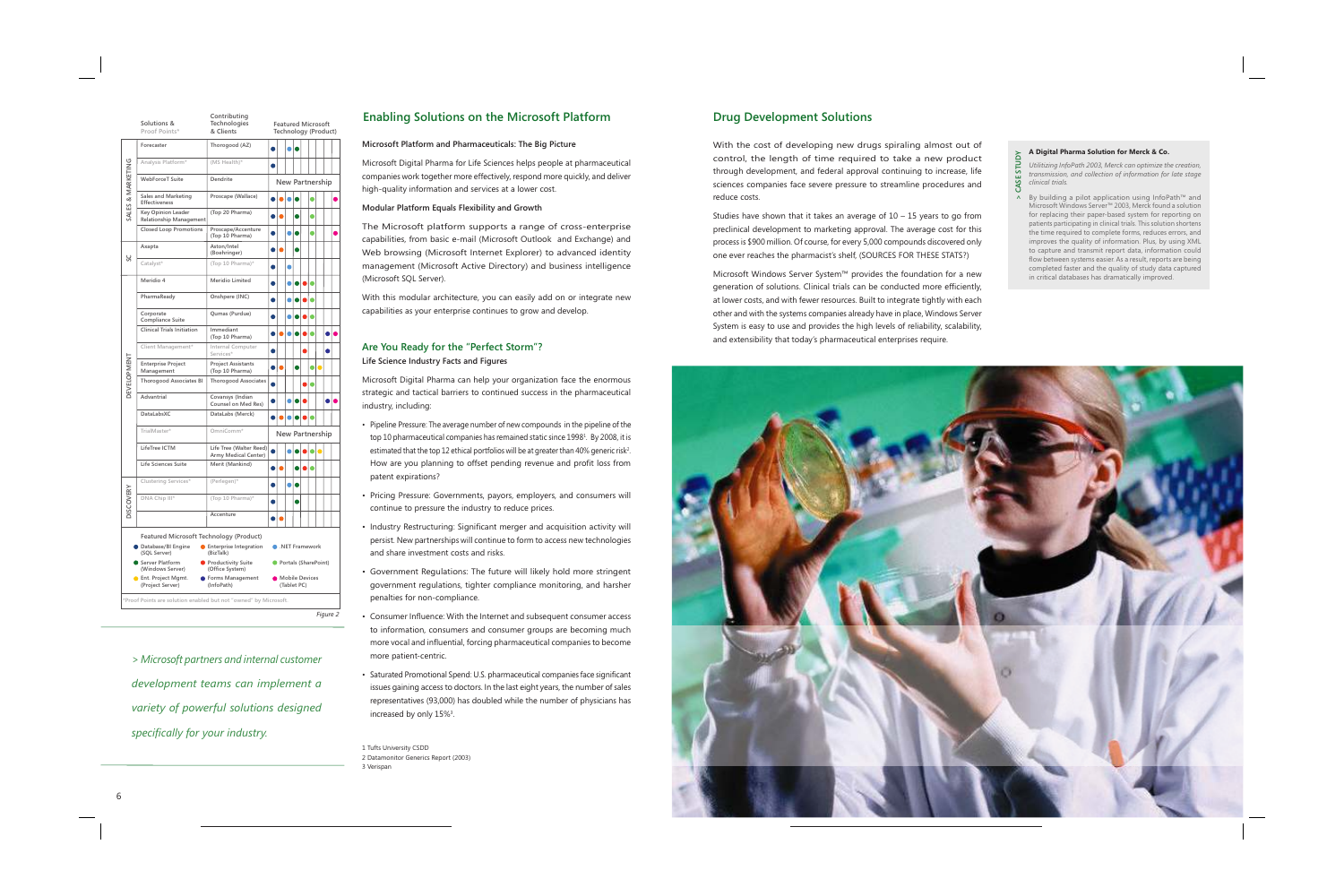## **DataCollection and Management**

The Digital Pharma initiative provides a wide range of options for streamlining data collection and facilitating management efficiency. Microsoft has constructed several modular systems that can be uniquely tailored to fit individual pharmaceutical companies goals and mission.



### The Patient Recruitment Accelerator Framework

Looking for a way to get customers and <sup>p</sup>artners working together to dramatically improve the initiation of clinical trials?

This framework <sup>p</sup>rovides a method of leveraging existing knowledge repositories to enhance insight and drive efficiency in the initiation of clinical d<sup>e</sup>velopment. Using Microsoft .NET technologies, the d<sup>e</sup>velopment team can have complete access to insight and information previously hidden in clinical trials databases.

The result? More rapid <sup>p</sup>rotocol d<sup>e</sup>velopment, <sup>b</sup>etter investigator selection, and automated authoring of contracts.

#### Clinical Trials Initiation-Reference Implementation

Traditionally, the development and maintenance of clinical trial documents have followed a document-based authoring process. By hiding content within a document, knowledge workers are unable to re-use information within trials, in other business systems, or in later trials and submissions. Then of course, there is the problem of version control, which needs to b<sup>e</sup>maximized in order to avoid conflicts between concurrent work streams.

Microsoft and its partner, Immedient, worked with a top 10 global pharmaceuticalcompany to implement the Clinical Trials Initiation – <sup>R</sup>eference Implementation. Using this solution, Microsoft technology including Office 2003, Windows Server System, and SharePoint Server 2003, Information Bridge Framework1.0 facilitated the authoring work flow including integration of individual sections and electronic solutions for notification, review, and approval.

The result? Clinical trials are managed more efficiently and their results reach the right people more quickly and with greater accuracy.

## **Portals and Business Intelligence**

The Microsoft modular platform, including Microsoft .NET and <sup>W</sup>indows Server System, provide a powerful and transparent framework for connecting people, information, systems, and <sup>d</sup><sup>e</sup>vices. This platform also provides d<sup>e</sup>velopers with the necessary tools to quickly create collaborative solutions that lay the groundworkfor dramatic improvements in information sharing and <sup>p</sup>roductivity.

> "The Key Opinion Leader Portal offers a cost-effective option for collecting and integrating *information. You don't have to throw away your existing investments and you will get more value out of your information"*

> *— <sup>J</sup>ason Burke Life Science's Industry Strategist, Microsoft*

### *The Key Opinion Leader Portal*

One of Microsoft's most exciting solutions in the Digital Pharma initiative is the Key <sup>O</sup>pinion Leader Portal. This tailorable solution can manage and update information about one of the industry's most important assets—physicianswho influence their peers.

This tool was developed to create an environment where the external and internal users can pull disparate organizational information needed about key opinion leaders into one flexible database. An example of integration architecture, the technology ensures that the latest data is always available. Rather than collecting and storing data, data is pulled in real time. And, you can add an unlimited number of data sources.

From sales and marketing to research and development, the benefits of this portal can support every <sup>d</sup>ivision in the enterprise. Double-booking becomes a problem of the past. Comprehensive data allows you to buildbetter relationships with key physicians. And because all financial transactions can be tracked, you can stay within FDA co<sup>m</sup>pliance, and make certain that no ethical boundaries are being crossed.

Modular, transparent, and fl<sup>e</sup>xible, this portal can easil<sup>y</sup> <sup>b</sup>e designed to suit an individual company's needs. In fact, this innovative new solution is currentlybeing used successfully by one of the industry's to<sup>p</sup> <sup>2</sup><sup>0</sup> <sup>p</sup>harmaceutical companies. And, one of its biggest values is how quickly the solution can be d<sup>e</sup>veloped. The implementation time frame nets out at approximatelysix weeks.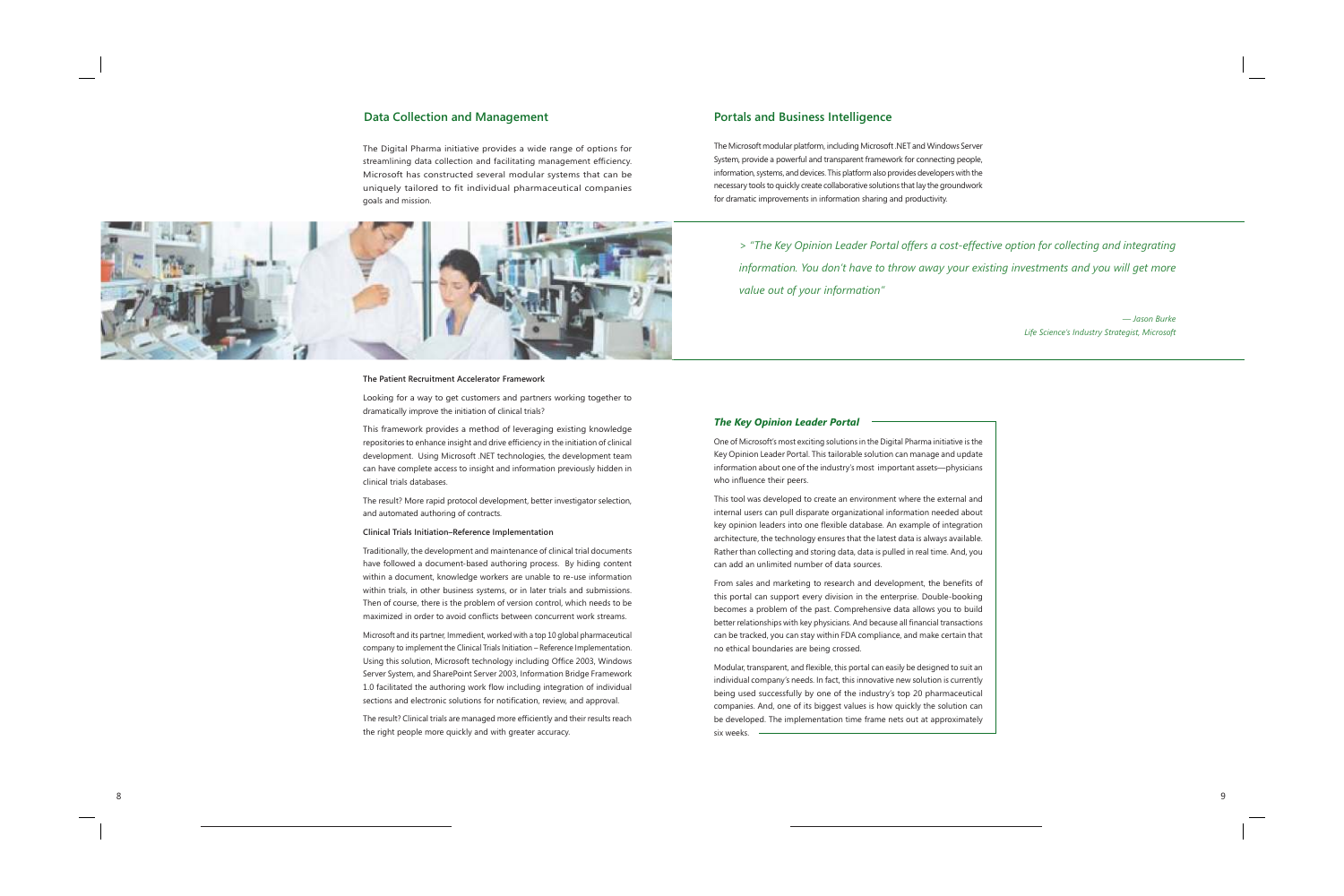# **Sales and Marketing: Closed Loop promotion**

New solutions based on Microsoft Tablet PC technology are transforming the physician-representative interaction from a "detail" to a targeted, educational experience.

Although, physicians depend on <sup>p</sup>harmaceutical sales representatives for their clinical information, gaining physicians, access is becoming more andmore difficult. On average, a representative has 96 seconds per primary product to educate the physician, acquire a signature for samples, andregister the physician for events.

Microsoft Closed Loop Promotion redefines the interaction between sales representatives of pharmaceutical companies and <sup>p</sup>hysicians. This solution gives representatives a flexible means of accessing and presenting product information as well as the ability to customize their salescalls for well-defined segments of the physician and healthcare communities. Sales representatives can tailor their messages to a physician's specific needs and interests. Key supporting information can be presented as clinical reprints, <sup>v</sup>ideos, localiz<sup>e</sup>d managed care information, and invitations to educational events.

Brand teams can gain regular insight into the physician interactions and change marketing messages and strategy accordingly. And by recording real-time data about each sales interaction and <sup>p</sup>roviding a framework for sharing that information with strategic decision makers, the Tablet PC is helping companies adjust their messaging as market conditions change.

*> "Effective communication is critical in ensuring that physicians have the mostcurrent and relevant information available, so they can make the best possible decisionsabout patient care."*

*– David Helgans,* 

*Senior Director/Group Leader in the Cardiovascular/Metabolic Group, Pfi zer.*

#### **A Digital Pharma Solution for Pfizer**

By using an innovative mobile solution, Pfizer is providing healthcare professionals with the most up-to-date and visually appealing information *so they can make well-informed decisions regarding treatment options for patients.* 

Taking advantage of industry-leading technologies, Pfizer's sales and marketing teams are leveraging compelling content, Proscape software, and Microsoft technology to <sup>b</sup>reak through an increasingly cluttered marketplace with current and relevant information for physicians, nurse practitioners and <sup>p</sup>hysician assistants. **CAS**

This mobile solution uses Tablet PCs, Microsoft Windows Server 2000, Microsoft SQL Server and the Microsoft .NET <sup>F</sup>ramework to accelerate the pathway of <sup>k</sup>nowledge from clinical researchers to physicians and, ultimately, <sup>p</sup>atients. By creating, distributing, and updating information electronically, Pfizer has reduced <sup>p</sup>roduction, <sup>d</sup>istribution, and environmental costs associated with printe<sup>d</sup> <sup>p</sup>romotional materials. The result? Pfizer's can respond more quickly to market changes. Consequently, the overall productivity and effectiveness of its sales force interactionshas dramatically increased.



**>**

**E S T U D Y**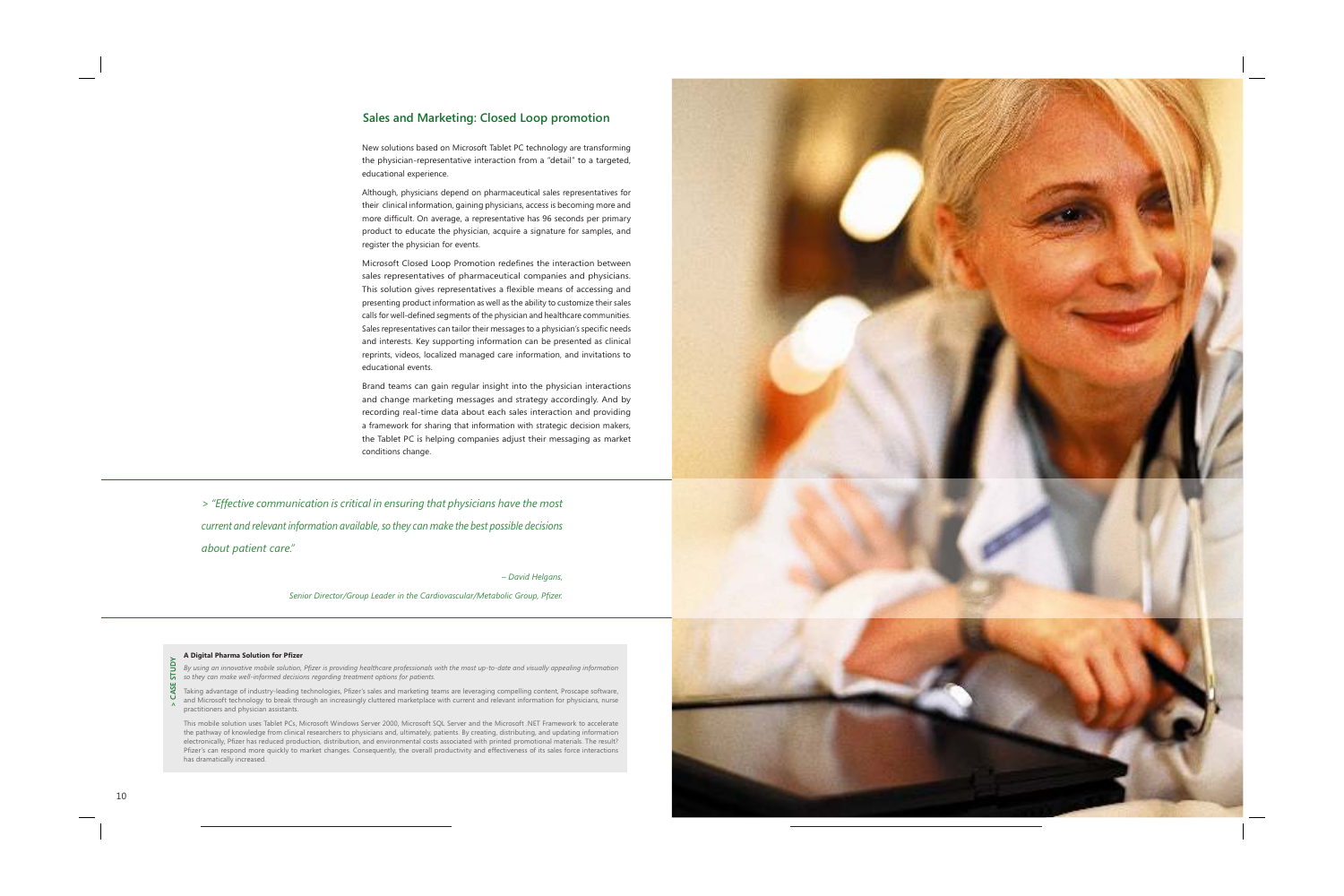

# **Partner Ecosystem**

## **Industry Partners**

To provide pharmaceutical companies with the best choice of solutions to meet their specific needs, Microsoft works with more than 25,000 certified partners whose capabilities and deep industry knowledge supplement Microsoft's strengths. The Microsoft Life Science's partners include:

- · Immedient
- Covansys
- DataLabs
- Proscape
- Accenture
- · Siebel
- Eclipsys
- Allscripts Healthcare Solutions
- Stentor
- Amicore
- Siemens Medical Solutions
- digiChart
- Greenway Medical Technologies, Inc.
- IDX Systems Corporation (Imagecast)
- $\cdot$  iMedica
- Misys Healthcare Systems
- Proclarity
- Nextgen Healthcare Information Systems

### **Integration Partners**

Microsoft's partner ecosystem also include systems integration partners who work closely with Microsoft to develop unique Digital Pharma Solutions including pharmaceutical portals, clinical and administrative forms, and integration solutions:

- CapGemini
- $\cdot$  BORN
- Quilogy
- InfoSys
- Hewlett-Packard

> Microsoft works with more than 25,000 certified partners whose capabilities and deep industry knowledge supplement the Microsoft strengths.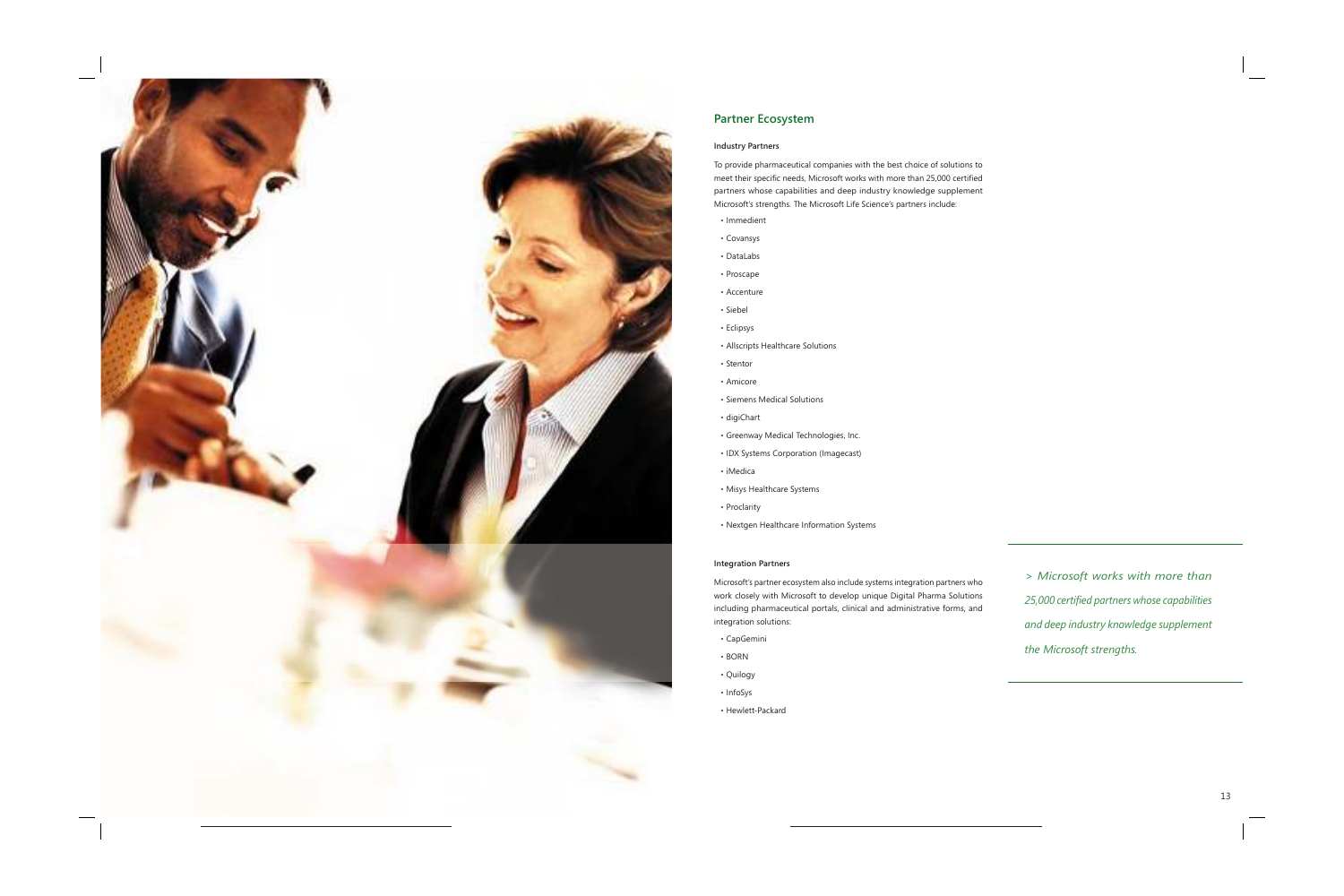# **Getting to Digital Pharma: An Incremental Approch**

What pharmaceutical company can afford to take an all-or-nothing approach to technology adoption? Each area of the value chain has its own requirements, restrictions, and institutional needs.

Organizations need the ability to follow an incremental approach to IT investments that balances the benefit offered by each solution against company concerns including cost, the potential for disruption, and the impact on existing systems.

The Microsoft Digital Pharma for Connected Systems delivers a rapid return on new technology investments through discrete point solutions that come with a manageable price tag. These solutions support an incremental approach in three ways:

- First, platform-centric solutions are inherently modular. Pharmaceutical needs can easily be addressed by the capabilities of the Microsoft platform.
- Second, the flexibility of the enabling architecture allows for implementation of multiple Digital Pharma solutions that can be implemented individually on the same Microsoft platform.
- Third, new solutions can be added to the Microsoft platform as the technological or enterprise needs of a biotech or pharmaceutical organization change. See Figure 3 for an illustration.



Figure 2

# **Conclusion**

### Digital Pharma, a Vision for Life Sciences

The pharmaceutical industry faces a myriad of difficult challenges and pressures, driving the need for enhanced integrated business capabilities through a transformation of supporting technology.

Leveraging the Digital Pharma framework, Microsoft is poised to help the pharmaceutical industry to address the two pressing industry imperatives of "speed to insight" and "value for cost."

Microsoft delivers these integrated solutions with a platform value proposition based on reduced complexity, improved productivity, greater speed to market, and overall greater value. Plus, by leveraging your companies existing technology investment, your Digital Pharma initiative promises quickly implement solutions that your users will easily adopt.





> Visit www.microsoft.com/lifesciences for more case studies, demos, links, and the latest news about Digital Pharma.